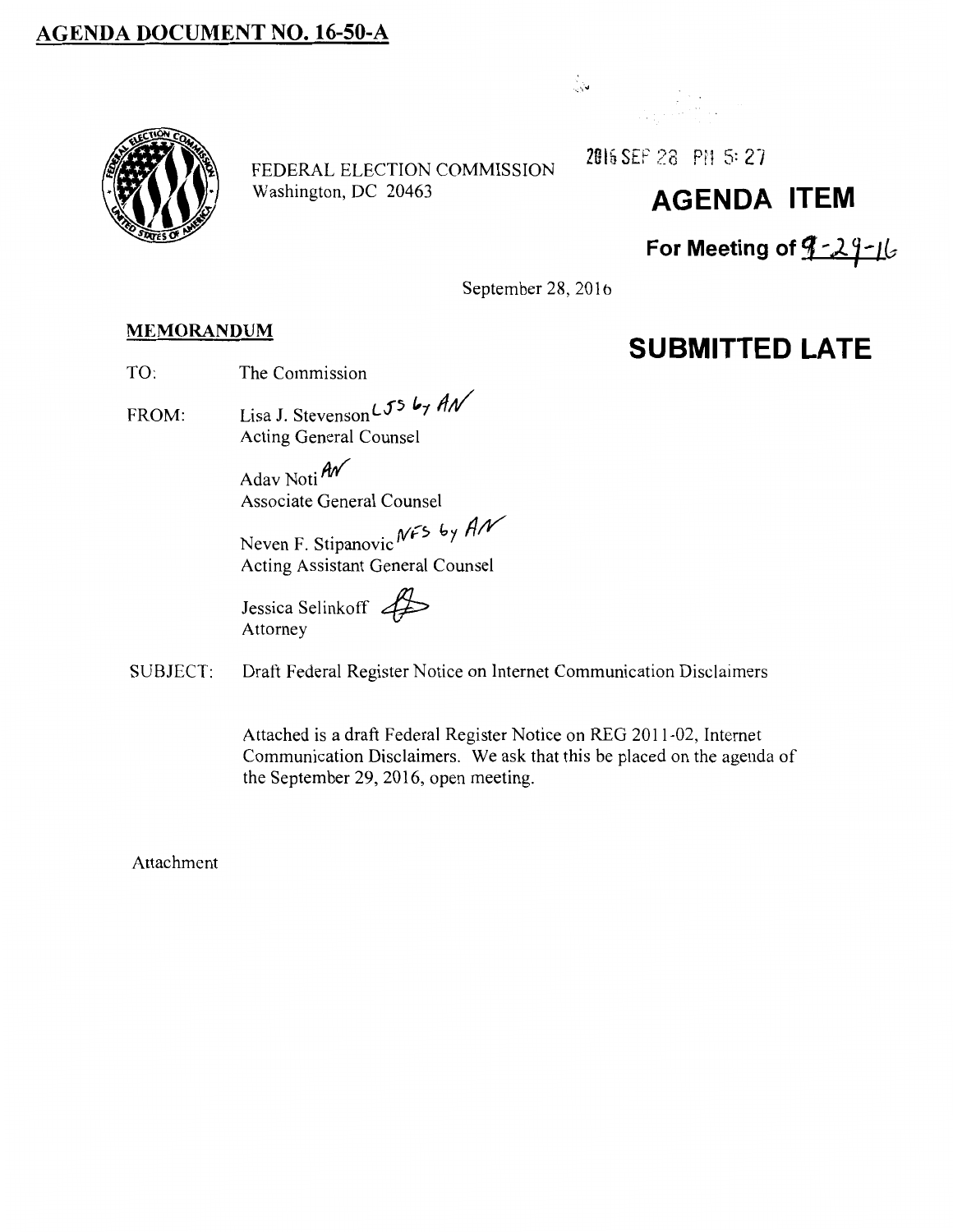| $\mathbf{1}$   | FEDERAL ELECTION COMMISSION                                                                         |
|----------------|-----------------------------------------------------------------------------------------------------|
| $\overline{c}$ | <b>11 CFR Part 110</b>                                                                              |
| 3              | [Notice 2016-XX]                                                                                    |
| $\overline{4}$ | <b>Internet Communication Disclaimers</b>                                                           |
| 5              | <b>AGENCY:</b> Federal Election Commission.                                                         |
| 6              | <b>ACTION:</b> Reopening of comment period and notice of hearing.                                   |
| 7              | <b>SUMMARY:</b> On October 13, 2011, the Federal Election Commission published an Advance           |
| 8              | Notice of Proposed Rulemaking seeking comment on whether to begin a rulemaking to revise its        |
| 9              | regulations concerning disclaimers on certain internet communications and, if so, on what           |
| 10             | changes should be made to those rules. The Commission has decided to reopen the comment             |
| 11             | period to receive additional comments in light of legal and technological developments since that   |
| 12             | notice was published. The Commission is also announcing a public hearing.                           |
| 13             | <b>DATES:</b> Comments must be received on or before [insert date 60 days after date of publication |
| 14             | in the Federal Register]. The Commission will hold a hearing on these issues on [insert date        |
| 15             | approximately one month after the close of comment period]. Anyone wishing to testify at the        |
| 16             | hearing must file timely written comments and must include in the written comments a request to     |
| 17             | testify.                                                                                            |
| 18             | <b>ADDRESSES:</b> All comments must be in writing. Commenters are encouraged to submit              |
| 19             | comments electronically via the Commission's website at http://www.fec.gov/fosers, reference        |
| 20             | REG 2011-02, or by email to [address]@fec.gov. Alternatively, commenters may submit                 |
| 21             | comments in paper form, addressed to the Federal Election Commission, Attn.: Neven F.               |
| 22             | Stipanovic, Acting Assistant General Counsel, 999 E Street, NW., Washington, DC 20463.              |

1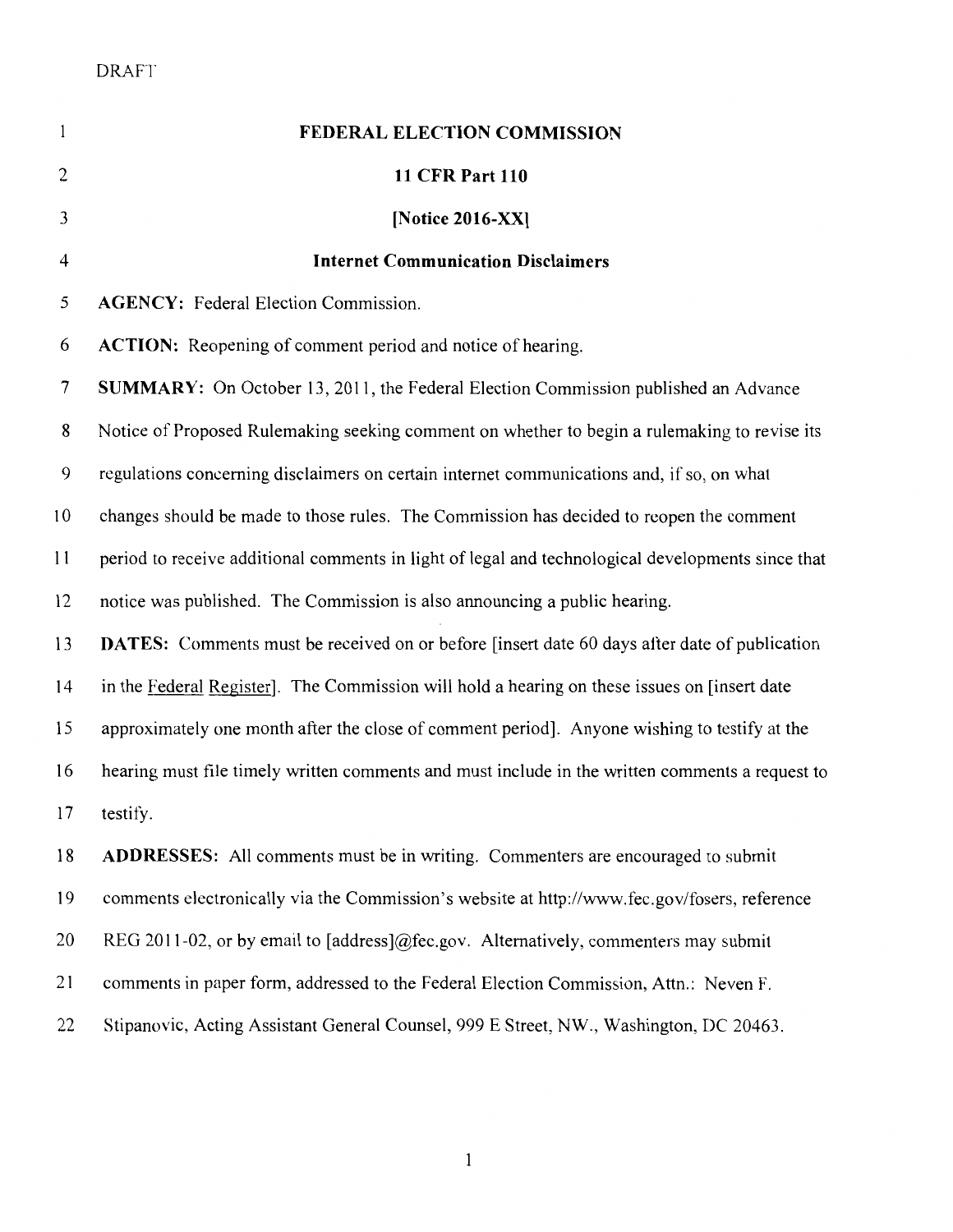| $\mathbf{1}$   | Each commenter must provide, at a minimum, his or her first name, last name, city, state,          |
|----------------|----------------------------------------------------------------------------------------------------|
| 2              | and zip code. All properly submitted comments, including attachments, will become part of the      |
| 3              | public record, and the Commission will make comments available for public viewing on the           |
| 4              | Commission's website and in the Commission's Public Records Office. Accordingly,                   |
| 5              | commenters should not provide in their comments any information that they do not wish to make      |
| 6              | public, such as a home street address, personal email address, date of birth, phone number, social |
| $\overline{7}$ | security number, driver's license number, or any information that is restricted from disclosure,   |
| 8              | such as trade secrets or commercial or financial information that is privileged or confidential.   |
| 9              | FOR FURTHER INFORMATION CONTACT: Mr. Neven F. Stipanovic, Acting Assistant                         |
| 10             | General Counsel, or Ms. Jessica Selinkoff, Attorney, 999 E Street NW., Washington, DC 20463,       |
| 11             | (202) 694-1650 or (800) 424-9530.                                                                  |
|                |                                                                                                    |
| 12             | <b>SUPPLEMENTARY INFORMATION:</b> On October 13, 2011, the Commission published in                 |
| 13             | the Federal Register an Advance Notice of Proposed Rulemaking ("ANPRM") seeking comment            |
| 14             | on whether and how to revise the rules at 11 CFR 110.11 regarding disclaimers on internet          |
| 15             | communications. <sup>1</sup> Specifically, the Commission was considering whether to modify the    |
| 16             | disclaimer requirements for certain internet communications, or to provide exceptions thereto,     |
| 17             | consistent with the Federal Election Campaign Act, 52 U.S.C. 30101-46 ("the Act"). The             |
| 18             | Commission received seven substantive comments in response to the ANPRM. All but one of            |
| 19             | the commenters agreed that the Commission should update the disclaimer rules through a             |
| 20             | rulemaking, though commenters differed on how the Commission should do so. In light of             |
| 21             | subsequent legal and technological developments, the Commission is reopening the comment           |

 $\bar{1}$ 

See Internet Communication Disclaimers, 76 FR 63567 (Oct. 13, 2011).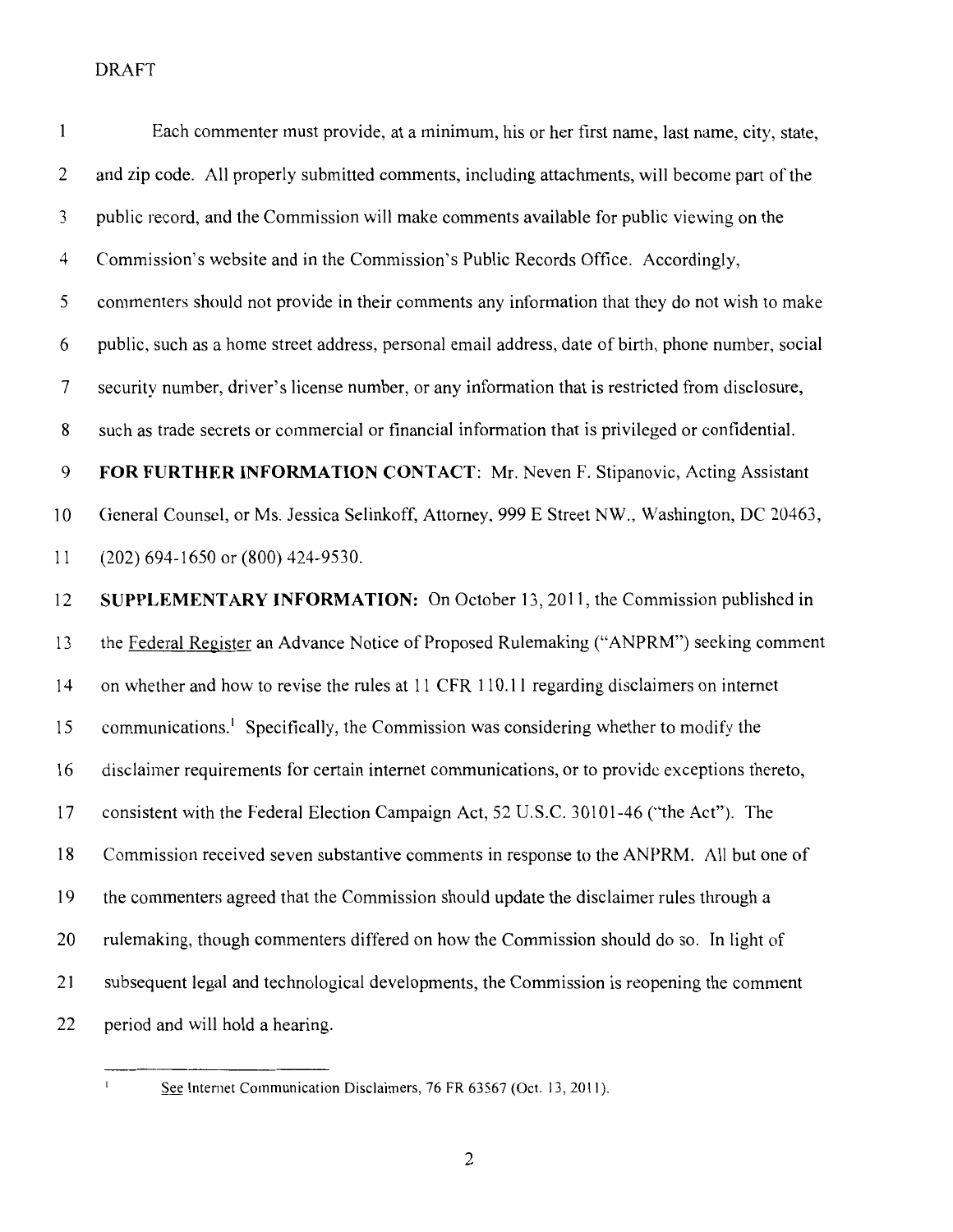| $\mathbf{l}$ | As discussed in the ANPRM, a "disclaimer" is a statement that must appear on certain                     |
|--------------|----------------------------------------------------------------------------------------------------------|
| 2            | communications to identify who paid for it and, where applicable, whether the communication              |
| 3            | was authorized by a candidate. 52 U.S.C. 30120(a); 11 CFR 110.11. With some exceptions, the              |
| 4            | Act and Commission regulations require disclaimers for public communications: (1) made by a              |
| 5            | political committee; (2) that expressly advocate the election or defeat of a clearly identified          |
| 6            | federal candidate; or (3) that solicit a contribution. 52 U.S.C. 30120(a); 11 CFR 110.11(a).             |
| 7            | While the term "public communication" generally does not include internet communications, it             |
| 8            | does include "communications placed for a fee on another person's Web site." 11 CFR 100.26. <sup>2</sup> |
| 9            | In addition to these internet public communications, "electronic mail of more than 500                   |
| 10           | substantially similar communications when sent by a political committee and all Internet                 |
| 11           | websites of political committees available to the general public" also must have disclaimers.            |
| 12           | 11 CFR 110.11(a).                                                                                        |
| 13           | Commission regulations set forth certain exceptions to the general disclaimer                            |
| 14           | requirements. For example, disclaimers are not required for communications placed on                     |
| 15           | "[b]umper stickers, pins, buttons, pens, and similar small items upon which the disclaimer cannot        |
| 16           | be conveniently printed." 11 CFR 110.11(f)(1)(i) (the "small items exception"). Nor are                  |
| 17           | disclaimers required for "[s]kywriting, water towers, wearing apparel, or other means of                 |
| 18           | displaying an advertisement of such a nature that the inclusion of a disclaimer would be                 |
| 19           | impracticable." 11 CFR $110.11(f)(1)(ii)$ (the "impracticable exception").                               |
| 20           | As discussed in the ANPRM, some internet advertisements are so character-limited that                    |
| 21           | providing all the disclaimer information required by the Act may take up much of the available           |
| 22           | ad characters. See Advisory Opinion 2010-19 (Google) (describing 95-character search result              |

The Commission is currently proposing amendments intended to modernize a number of regulations, including II CFR I 00.26. To review those proposals and other Commission rulemaking documents, visit http://www.fec.gov/fosers, reference REG 2013-01.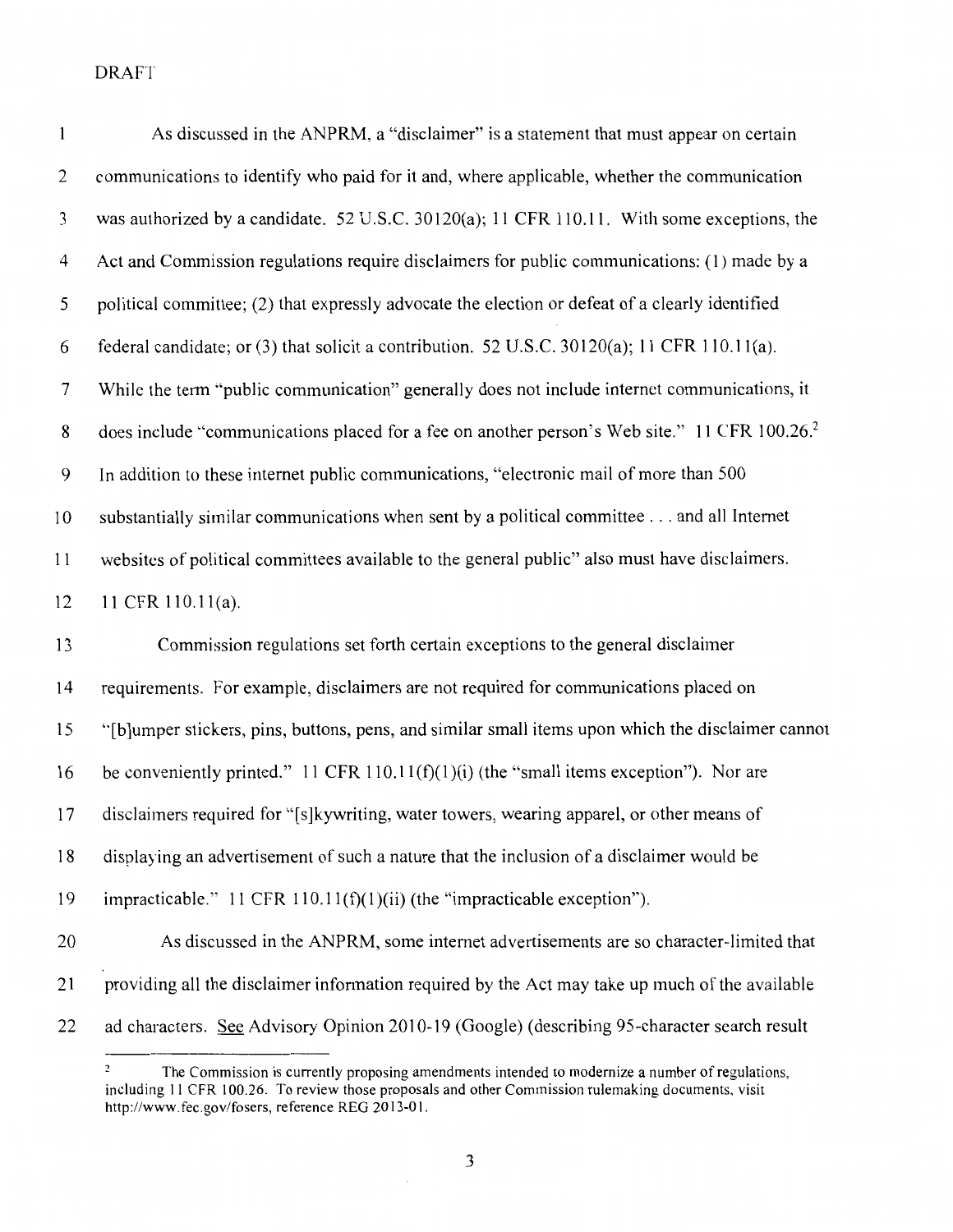| 1  | advertisements); cf. Advisory Opinion Request 2011-09 (Facebook) (describing several                  |
|----|-------------------------------------------------------------------------------------------------------|
| 2  | categories of advertisements ranging from zero to 160 characters). <sup>3</sup> However, the ANPRM    |
| 3  | noted that technological options may allow for the display of disclaimers when a user "hovers"        |
| 4  | or "rolls" over the advertisement, or on the landing page to which the user is taken after clicking   |
| 5  | the advertisement. <sup>4</sup>                                                                       |
| 6  | Since the publication of the ANPRM, the Commission has considered these issues in new                 |
| 7  | factual contexts. See, e.g., Advisory Opinion Request 2013-18 (Revolution Messaging) (asking          |
| 8  | whether "banner ads" viewed on mobile phones, either in website or app, required disclaimers);        |
| 9  | MUR 6911 (Frankel) (considering whether candidates' and political parties' Twitter profiles and       |
| 10 | individual tweets required disclaimers). The Commission seeks comments on how the issues and          |
| 11 | possible approaches discussed in the ANPRM might or might not apply to these new                      |
| 12 | technological presentations. The Commission also notes that, since the ANPRM was published,           |
| 13 | at least one additional state has joined California in adopting regulations to address small internet |
| 14 | advertisements. <sup>5</sup> The Commission seeks comments addressing persons' experiences in         |
| 15 | complying with (and receiving disclosure from) these state rules as well as other disclosure          |
| 16 | regimes. The Commission is also interested in comments that address:                                  |
| 17 | how campaigns, parties, and other political committees, voters, and others disseminate<br>$\bullet$   |
| 18 | and receive electoral information via the internet and other technologies, including any              |
| 19 | data or experiences in purchasing, selling, or distributing small or character-limited                |
| 20 | advertisements on websites, apps, and mobile devices;                                                 |
|    |                                                                                                       |

 $\overline{\mathbf{3}}$ Documents related to Commission advisory opinions are available at www.fec.gov/searchao.

4

 $\overline{4}$ See, e.g., Contents of Disclosure Statements. Advertisement Disclosure, Cal. Code Regs. tit. 2, sec. 18450.4(b )(3 )(G)( I) (California small internet ad disclosure rule discussed in ANPRM).

<sup>5</sup> See Electronic Media, Requirements, Md. Code Regs. 33.13.07.02(D)(2)(b).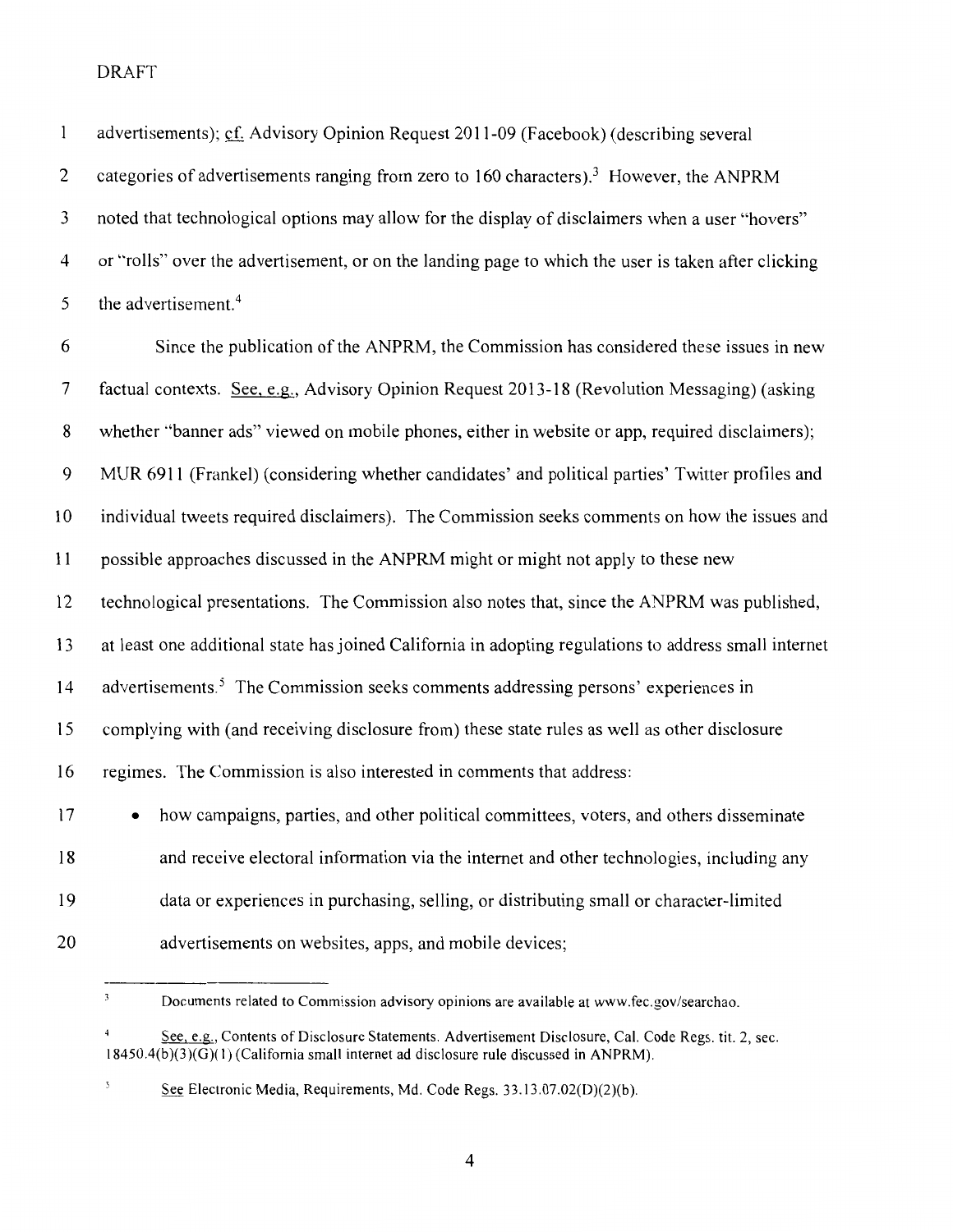| $\mathbf{1}$   | any challenges in complying with the existing disclaimer rules as applied to internet                 |
|----------------|-------------------------------------------------------------------------------------------------------|
| $\overline{2}$ | communications;                                                                                       |
| 3              | the technological or other characteristics that might define a "small" internet                       |
| 4              | advertisement;                                                                                        |
| 5              | how a disclaimer requirement or exception for "small" internet advertisements might be<br>$\bullet$   |
| 6              | implemented;                                                                                          |
| 7              | the informational benefits of disclaimers on internet communications to assist voters in<br>$\bullet$ |
| 8              | identifying the source of advertising so they are better able to evaluate the arguments to            |
| 9              | which they are being subjected; <sup>6</sup>                                                          |
| 10             | the informational benefits of disclaimers on internet communications, including websites<br>$\bullet$ |
| 11             | and social media pages, to avoid voter confusion and reduce the incidence of solicitations            |
| 12             | that appear to be for candidates but are actually for non-candidate committees; and                   |
| 13             | the extent to which the Commission's consideration of disclaimer requirements should                  |
| 14             | take into account current or anticipated models of internet advertising.                              |
| 15             | The Commission also invites additional comments on any issues discussed in the                        |
| 16             | ANPRM and is particularly interested in comments addressing advertisements on internet-               |
| 17             | enabled applications and devices (such as apps, eReaders, and wearable technology). Given the         |
| 18             | speed at which technological advances are developing, the Commission welcomes comments                |
| 19             | that address possible regulatory approaches that might minimize the need for serial revisions to      |
| 20             | the Commission's rules in order to adapt to new or emerging technologies.                             |
| 21             | On behalf of the Commission,                                                                          |

Citizens United v. FEC, 558 U.S. 310, 368 (2010) (citing First Nat'l Bank of Boston v. Bellotti, 435 U.S. 765, 792 n.32 ( 1978)).